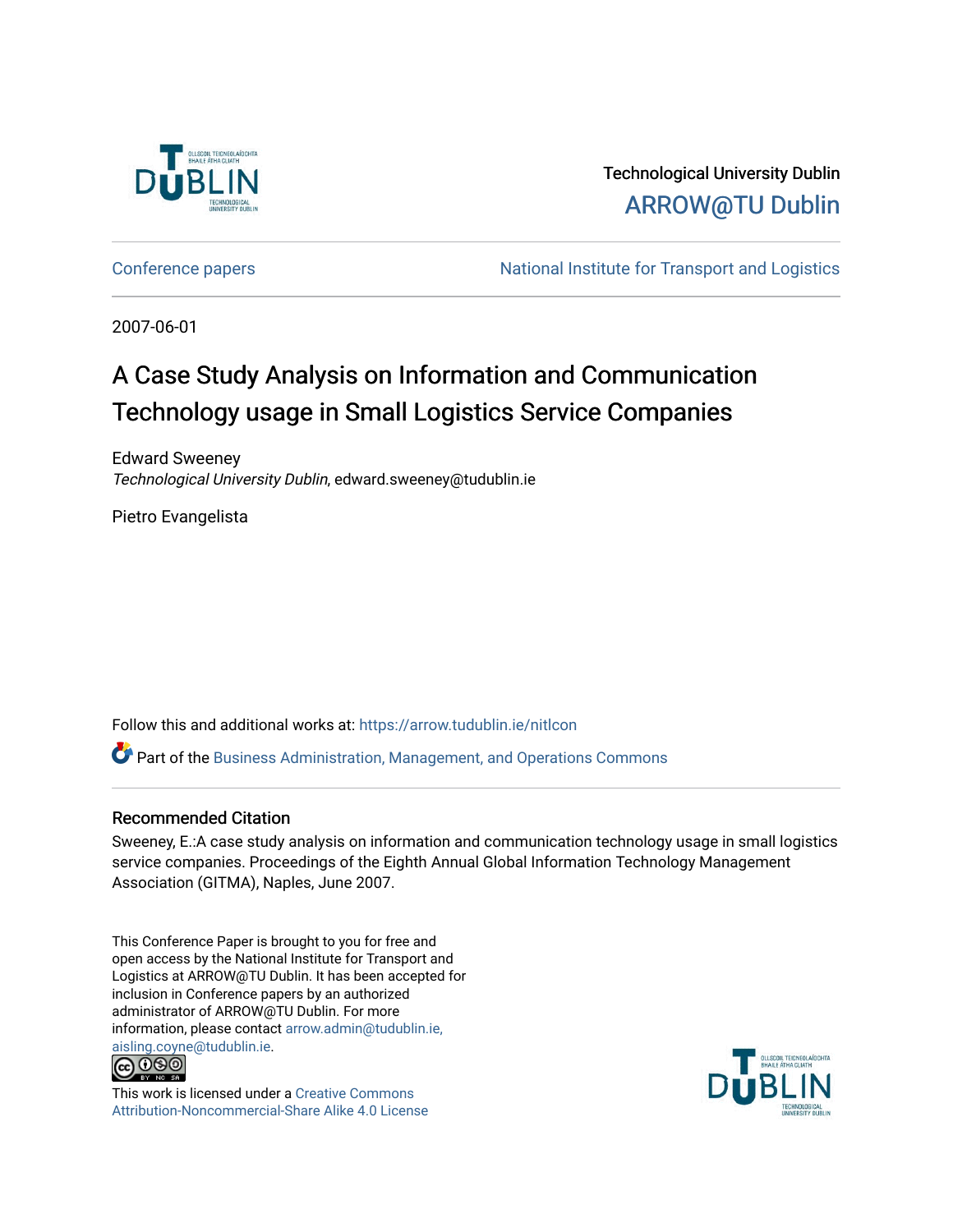## **A CASE STUDY ANALYSIS ON INFORMATION AND COMMUNICATION TECHNOLOGY USAGE IN SMALL LOGISTICS SERVICE COMPANIES**

Pietro Evangelista, Institute for Service Industry Research, Italy, p.evangelista@irat.cnr.it, +39 081 2470920 Edward Sweeney, National Institute for Transport and Logistics, Ireland, esweeney@dit.ie, +353 1 6445723

## **ABSTRACT**

The impact of ICT (information and communications technology) on the logistics service industry is reshaping its organisation and structure. Within this process, the nature of changes resulting from ICT dissemination in small 3PLs (third party logistics providers) is still unclear, although a large number of logistics service markets, especially in the EU context, are populated by a high number of small 3PLs. In addition, there is still a gap in the literature where the role of technological capability in small 3PLs is seriously underestimated. This gives rise to the need to develop investigation in this area. The paper presents the preliminary results of a case study analysis on ICT usage in a sample of 7 small Italian 3PLs. The results highlight some of the barriers to effective ICT implementation, as well as some of the critical success factors.

#### **1. INTRODUCTION**

The role of 3PLs in supply chain management (SCM) has changed significantly as a consequence of ICT developments in recent years. Logistics companies play a more important role than in the past as they coordinate and accelerate physical and information flows along multiple levels of the supply chain (Cooper *et al.*, 1998). This has forced 3PLs to look for accurate and real-time information on the status of the entire shipment process to increase their planning capacity and to improve customer service levels. For these companies ICT is a critical tool for both differentiation of logistics services in a customised supply chain context (Sauvage, 2003) and to assure the rapid customisation of products and maintain competitive lead-time of service users (Van Hoek, 2002). Nevertheless, while large logistics firms have heavily invested in ICT and have actively developed information systems, small 3PLs have more difficulties in setting up ICT applications and this has further complicated their competitive position (McClelland, McKinnon, 2004). The risk is that small 3PLs could either be marginalised in the marketplace as "tier suppliers" of large logistics companies, or even forced out of the market completely. This situation appears particularly critical in those markets characterised by a large number of small 3PLs and where multinational logistics companies hold a substantial market share as in the case of the Italian 3PL industry. This paper follows a previous work containing the result of an empirical survey carried out on a sample of small Italian 3PLs (Evangelista, Sweeney, 2006). The main aim of the paper is to provide qualitative data and information that complement the results of the field investigation. The methodological approach adopted is based on a multiple case study analysis carried out in a set of companies selected within the sample of the previous field survey. Following this introduction, the subsequent section describes the research design. Section 3 gives an overview of the data collection strategy. The main findings emerging from the case study survey are presented in section 4. The concluding section discusses managerial and research implications.

## **2. RESEARCH DESIGN AND DATA COLLECTION STRATEGY**

This paper is part of a larger research project aimed at assessing the impact of ICT on small logistics service providers. The first research step comprised an empirical survey which examined a sample of 153 small Italian 3PLs on the base of a definition and taxonomy. The specific objectives on which the survey was based are as follows: 1. to set-up a technological profile of the surveyed companies; 2. to analyse the role of ICT tools in supporting the customisation of services; and, 3. to analyse ICT perception. The second research step has been based on a case study analysis conducted on a sample of small Italian 3PL companies that participated in the previous empirical survey. The in-depth analysis of main results of the field survey is the main aim of this research step. The use of case study method is motivated by the fact that ICT usage in small 3PLs is an emergent issue with limited discussion on the subject in the logistics and SCM literature, hence case analysis provides an appropriate means to study such issue. The need for more case study analysis in logistics has been emphasised by several scholars (Chow, Heaver and Henriksson, 1994; Ellram, 1996; Meredith, 1998; Gammelgaard, 2003). Another reason for using the case study approach is that the research project is explanatory and theory building in nature and case study analysis is particularly appropriate in this context (Ellram, 1996; Meredith, 1998). It is expected that the results of the case study analysis combined with the findings from the previous field survey will provide a clearer and more integrated picture of the impact of new technologies on small 3PL companies. The data collection strategy is based on a multiple case study approach. By comparing two or more case study it is possible to provide concepts that are relevant to an emerging theory. In most situations 6 to 10 cases (Yin, 1994) should provide evidence to support or reject propositions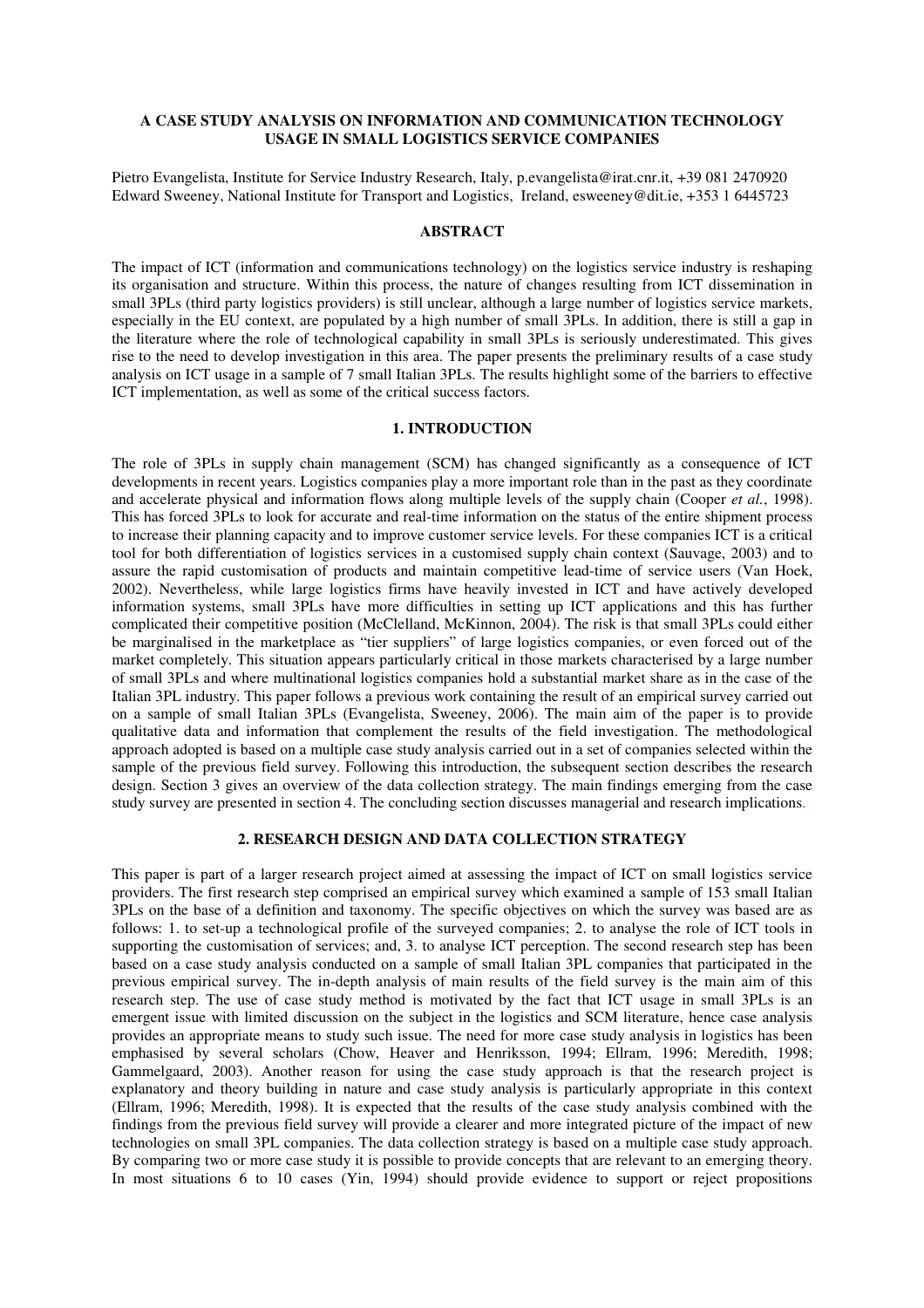(Eisenhardt, 1989, recommend 4 to 10). The data collection strategy has been organised in the following three phases: 1) selection of a set of companies from the sample firms of the previous field survey; 2) preliminary phone inquiry conducted with the selected companies; 3) in-depth face-to-face interviews in a subset of 7 companies chosen on the basis of their answers in the phone inquiry. The selection of companies has been based on the following taxonomy proposed in the previous study (Evangelista, Sweeney, 2006): *Full Haulage Providers* (those companies for which transport activities represent 100% of turnover); *Basic Logistics Providers* (those companies for which transport and warehousing together comprise over 50% of turnover); and, *Advanced Logistics Providers* (those companies for which transport and warehousing together comprise less than 50% of turnover). According with the above taxonomy, three sets of companies have been selected from the sample firms using the following two criteria: a) the breakdown of the company turnover by the type of service provided and b) the level of ICT in the company in terms of number and sophistication of tools adopted. In the case of Full Haulage companies the level of technology adopted has been the unique criterion used to discriminate between the companies selected. In the case of Basic Logistics Providers and Advanced Logistics Providers the breakdown of turnover associated with transport/warehousing and other services provided (valueadded and SCM services) has been used to select the companies. In this case it has been assumed that a correlation exists between the range of services provided and level of technology adopted. Within each group, two subsets of companies have been selected with a completely different profile (extreme types) in terms of both range of service provided and technology adopted. This approach allows the experience of companies in each subset to be compared and contrasted. Subsequently, a phone inquiry has been conducted to get the acceptance of companies to participate in the study and to examine both the type of service provided and the level of technology in place. Seven companies participated in the study divided as follows: 2 Full Haulage Providers, 3 Basic Logistics Providers and 2 Advanced Logistics Providers. Table 1 shows a summary of the companies studied.

| Case company                | Turnover  | Employees           | Customer industry                                                                                                            | $N.$ of<br>customer | Customer<br>concentration |
|-----------------------------|-----------|---------------------|------------------------------------------------------------------------------------------------------------------------------|---------------------|---------------------------|
| Full haulage 1              | $\leq$ 2  | 11                  | Fertilisers for agriculture,<br>food & beverage                                                                              | 20                  | 85%                       |
| Full haulage 2              | $\leq 10$ | from $10$ to<br>50  | Hazardous goods, food $&$<br>beverage                                                                                        | 200                 | $10\%$                    |
| <b>Basic</b><br>Logistics 1 | $\leq 50$ | from $51$ to<br>249 | Electrical device and<br>machinery, electronics,<br>chemical and oil, textile and<br>clothing, automotive, paper             | 150                 | 40%                       |
| <b>Basic</b><br>Logistics 2 | $\leq 10$ | $\overline{7}$      | Raw material for plastic<br>products                                                                                         | 30                  | 80%                       |
| <b>Basic</b><br>Logistics 3 | $\leq 50$ | 20                  | Biomedical, publishing<br>textile-clothing-shoes and<br>food packaging                                                       | 200                 | $90\%$                    |
| Advanced<br>Logistics 1     | $\leq 50$ | 50                  | I.T., electronics, telecom,<br>pharmaceutical,<br>automotive, banks and<br>insurance, fashion,<br>promotional and publishing | 120                 | 50%                       |
| Advanced<br>Logistics 2     | $\leq 50$ | 200                 | Coffee, metals, cellulose,<br>rubber and perishable goods                                                                    | 6,000               | 30%                       |

**Table 1: Characteristics of the case study companies** 

Turnover: in million Euro; Customer concentration: company's turnover percentage generated by the largest 5 customers.

Within the Basic Logistics Providers, 3 companies were selected because of this category has the largest number of companies in the sample frame. These companies have a different combination of turnover allocated to service provided and technology adopted. Finally, in-depth interviews were conducted at the company site. Interviews were held with the IT manager and/or the operations manager of each company. During the meetings a data collection guide was used with a range specific open questions. The duration of each interview was approximately 90 minutes and every interview was conducted on face-to-face basis, so as to stimulate a broad conversation and breakdown any barriers between the interviewer and interviewee. In addition, a variety of information sources about the companies has been used which include company reports, company web-pages, logistics websites and marketing materials (e.g. brochures, newsletters and other publications). This information has been integrated with the information collected during the interviews to form a comprehensive case study history. For the purpose of this paper, the data analysis presented below refers to the cross-case analysis only,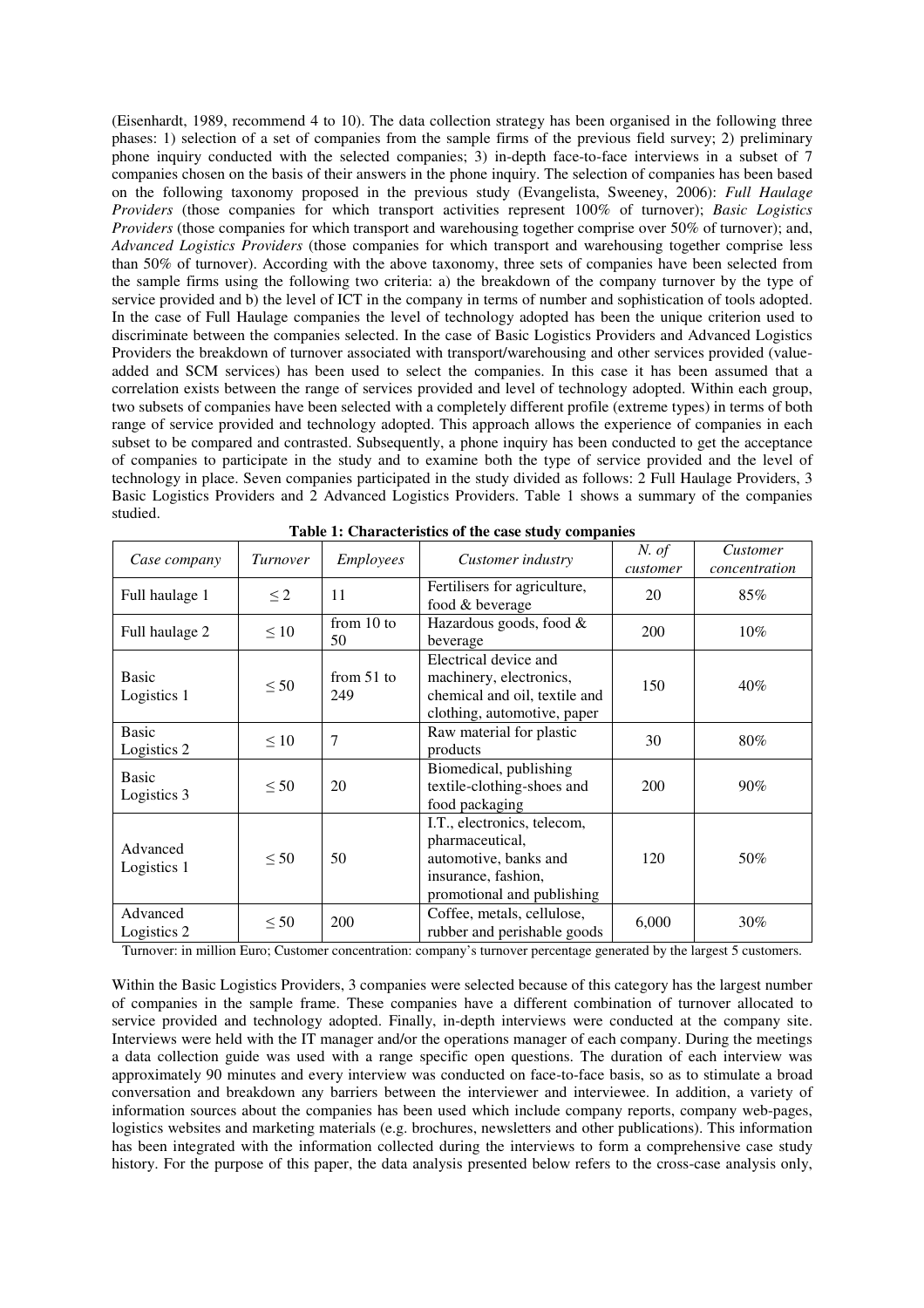where the cases have been compared with each other in order to identify commonalities and potential patterns between them.

#### **3. CASE STUDY FINDINGS**

This section reports the preliminary findings of the case study investigation. The grouping and cross-case analysis was performed in accordance to the three research objectives indicated above.

### **3.1 Technological profile of the case study companies**

Most of the case companies (4 out 7) do not have an ICT department in place. Three companies (basic logistics 3 and advanced logistics 1 and 2) have an ICT department coordinated by an ICT manager. Only two companies show a decrease in ICT expenditure during the period 2002-2004. The first (full haulage 1) attributed the reduction to the decrease of communication costs, while the second (basic logistics 3) reduced the budget devoted to technology consultancy. Four companies show an increase of ICT costs, motivated by the need to update hardware and software (full haulage 2 and advanced logistics 1 and 2) or to adjust technical standards in line with the requirements of customer industries (basic logistics 1). In relation to the usage of transportation and logistics e-marketplaces, three companies (full haulage 2 and basic logistics 1 and 2) use digital marketplaces to fully exploit vehicle capacity, to reduce empty trips and to serve a wider geographical area. Finally, the level information exchange with other supply chain participants (namely customers and other 3PLs) is generally low.

#### **3.2 Role of ICT in supporting the customisation of services**

The use of ICT to customise service provided is another aspect investigated in this study. The customisation of service has been analysed with reference to the following three issues: software usage, provision of tracking and tracing (T&T) services, and role of the Internet and company website usage. Most of the case companies (5 out 7) use software applications to customise their services. In using software companies aimed to improve the effectiveness of services provided, to reduce cost and to deliver a higher value to the customer. Logistics services supported by software applications are mainly transport, warehousing, order management and valueadded services (in the case of advanced logistics companies). Standard software package that can be integrated with specific modules are generally used by the case companies. Reasons for lack of use of software include: 'unnecessary to support service supplied' (full haulage 1) and 'costly and low level of flexibility and friendliness' (basic logistics 2). The provision of T&T capability is more limited in the sample. Only two companies (basic logistics 3 and advanced logistics 1) provide this functionality. Basic logistics 3 provide T&T to increase the value delivered to customer. Interestingly, advanced logistics 1 provide such service as a result of current and future customer needs analysis. Both companies provide T&T services through their company websites. The main reasons given by the remaining five companies that do not supply T&T functionality are focused on the fact that such a service is not required by customers or the company has not got the appropriate technology in place to provide such service. In relation to the impact of the Internet on the company competitiveness, the vast majority of companies (6 out 7) consider the web an important driver in influencing their competitive positions. Different reasons have been given for this. Some companies (full haulage 2, basic logistics 1 and 2) have pointed to the potential of the Internet to facilitate information retrieval and comparison (i.e. research into new customers, research and comparison of service price information), contributing to reduced marketing and communications costs. The remaining three companies (basic logistics 3 and advanced logistics 1 and 2) emphasised the potential of the web to integrate systems and applications of different companies operating in the supply chain. The importance attributed to the Internet is not reflected in the company website usage. Despite this all the case companies have a website in place, with usage generally limited to providing users with general company information. To assess the level of the website company usage the KPMG's Internet Maturity Model has been applied. This model suggests that website usage goes through four different stages – marketing, publishing, transactional and interactive. No companies in the sample reached the highest stage (interactive). Most of the case companies, 4 out 7, (full haulage 1 and 2, basic logistics 2 and advanced logistics 2) use their website at the marketing level. In such companies web pages are used simply to provide general information about the company and advertise services offered. It is interesting to note that this level of usage of the company website is common across all three provider categories. Basic logistics 1 has been positioned at the second level of the model (publishing) as web pages are used to exchange information about shipments with customers. Finally, basic logistics 3 and advanced logistics 1 have been positioned at the third stage of the model (transactional) as the use of website focuses on providing higher service levels (e.g. T&T functionality) and improving the relationship with customers and other supply chain participants through a better exchange of information.